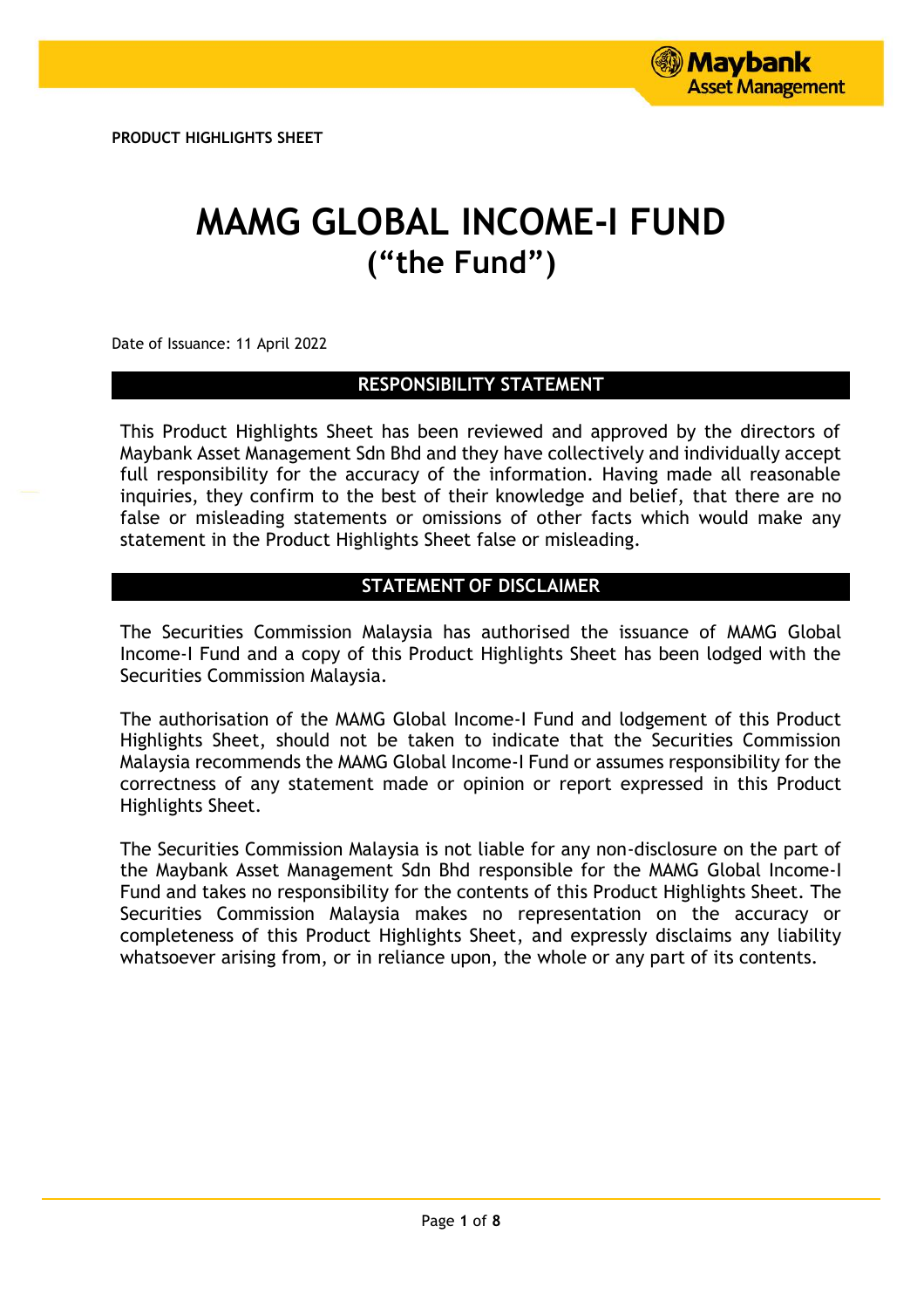**This Product Highlights Sheet only highlights the key features and risks of the MAMG Global Income-I Fund. Investors are advised to request, read and understand the disclosure documents before deciding to invest.**

# **1. What is MAMG Global Income-I Fund?**

The Fund is Maybank Asset Management Sdn Bhd's feeder fund. The Fund aims to maximise investment returns by investing in the target fund, the AZ Islamic - MAMG Global Sukuk ("Target Fund").

# **2. Fund Suitability**

The Fund is suitable for investors who:

- seek to maximize investment returns;
- are willing to tolerate risk associated with investing in a portfolio of Sukuk issued globally; and
- has a medium to long term investment horizon.

# **3. Investment Objective**

The Fund aims to maximise investment returns by investing in the Target Fund.

#### **4. Key Product Features**

| <b>Fund Type</b>             | Income & Growth.                                                                                                                                                                                                                                                                                                                                                                                                                                                                                                                                                                                                                                                                                                                                          |  |  |
|------------------------------|-----------------------------------------------------------------------------------------------------------------------------------------------------------------------------------------------------------------------------------------------------------------------------------------------------------------------------------------------------------------------------------------------------------------------------------------------------------------------------------------------------------------------------------------------------------------------------------------------------------------------------------------------------------------------------------------------------------------------------------------------------------|--|--|
| <b>Fund Category</b>         | Feeder Fund (sukuk).                                                                                                                                                                                                                                                                                                                                                                                                                                                                                                                                                                                                                                                                                                                                      |  |  |
| <b>Performance Benchmark</b> | The performance of the Fund is benchmarked against the total<br>return performance of USD 5 years treasury plus 1.5%.                                                                                                                                                                                                                                                                                                                                                                                                                                                                                                                                                                                                                                     |  |  |
|                              | (Source: Bloomberg - CSRFFVUT Index).                                                                                                                                                                                                                                                                                                                                                                                                                                                                                                                                                                                                                                                                                                                     |  |  |
|                              | Note: The performance benchmark chosen for the Fund is the same as and<br>corresponding with the Target Fund to allow for a similar comparison with<br>the performance of the Target Fund. The performance benchmark is<br>derived from the customary use (by sukuk fund managers) of the risk free<br>rate (USD 5 years treasury, in line with the typical maturity of the sukuk in<br>the portfolio) with the addition of adequate risk premium to reflect the<br>underlying emerging markets investment grade profile of the asset class<br>(1.5% spread). The 1.5% means 1.5% spread (i.e., additional return) on USD<br>5 years treasury total return performance. Total return performance is<br>measured as price performance plus accrued profit. |  |  |
|                              | However, do note that the risk profile of the Fund is different from the risk<br>profile of the performance benchmark.                                                                                                                                                                                                                                                                                                                                                                                                                                                                                                                                                                                                                                    |  |  |
| <b>Investment Strategy</b>   | The Fund seeks to achieve its investment objective by investing a<br>minimum of 95% of the Fund's Net Asset Value ("NAV") in the<br>MASTER (USD DIS) class of the Target Fund, a sub-fund of the AZ<br>Multi Asset managed by Azimut Investments S.A. (formerly known as<br>AZ Fund Management S.A.).                                                                                                                                                                                                                                                                                                                                                                                                                                                     |  |  |
|                              | The Target Fund is a sub fund of the AZ Multi Asset UCITS V<br>compliant umbrella mutual investment fund established and<br>domiciled in Luxembourg and was launched on 16 September 2013.                                                                                                                                                                                                                                                                                                                                                                                                                                                                                                                                                                |  |  |
|                              | Although the Fund is passively managed by the Manager, the<br>Manager will ensure proper and efficient management of the Fund<br>so that the Fund is able to meet redemption requests by unit<br>holders.                                                                                                                                                                                                                                                                                                                                                                                                                                                                                                                                                 |  |  |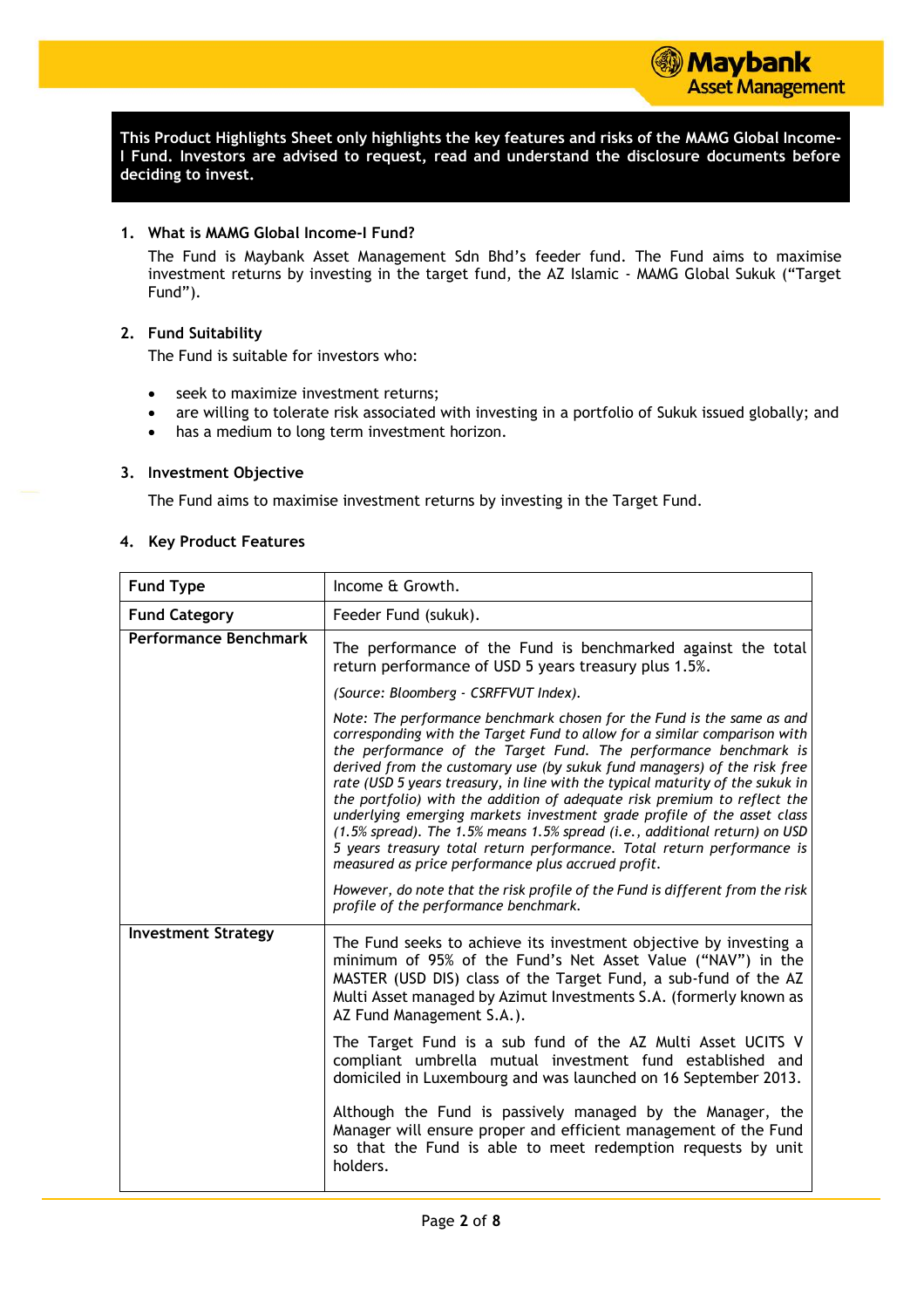|                                                 |                                                                                                                                                                                                                                                                                                                        | <b>Maybank</b><br><b>Asset Management</b>                                                                                                                                                                                               |  |
|-------------------------------------------------|------------------------------------------------------------------------------------------------------------------------------------------------------------------------------------------------------------------------------------------------------------------------------------------------------------------------|-----------------------------------------------------------------------------------------------------------------------------------------------------------------------------------------------------------------------------------------|--|
|                                                 | The Fund will use Islamic derivatives such as Islamic currency<br>forwards for hedging purposes to manage the currency risk of the<br>Fund and/or classes not denominated in RM.                                                                                                                                       |                                                                                                                                                                                                                                         |  |
| <b>Launch Date</b>                              | 13 March 2018.                                                                                                                                                                                                                                                                                                         |                                                                                                                                                                                                                                         |  |
| Manager                                         | Maybank Asset Management Sdn Bhd.                                                                                                                                                                                                                                                                                      |                                                                                                                                                                                                                                         |  |
| <b>Management Fee</b>                           | <b>MYR Class</b>                                                                                                                                                                                                                                                                                                       | <b>USD Class</b>                                                                                                                                                                                                                        |  |
|                                                 |                                                                                                                                                                                                                                                                                                                        | Up to 1.00% per annum of the NAV of each class.                                                                                                                                                                                         |  |
|                                                 | Hence, there will be no double charging of management fee.                                                                                                                                                                                                                                                             | Currently the Target Fund does not charge a management fee.                                                                                                                                                                             |  |
| <b>Sales Charge</b>                             | <b>MYR Class</b>                                                                                                                                                                                                                                                                                                       | <b>USD Class</b>                                                                                                                                                                                                                        |  |
|                                                 |                                                                                                                                                                                                                                                                                                                        | Up to 3.00% of the NAV per unit will be imposed by the Manager.                                                                                                                                                                         |  |
|                                                 | and will be retained by the Manager.                                                                                                                                                                                                                                                                                   | Note: The Manager reserves the right to waive or reduce the sales charge<br>from time to time at its absolute discretion. You may negotiate for a lower<br>sales charge. All sales charges will be rounded up to two (2) decimal places |  |
| <b>Redemption Charge</b>                        | Nil.                                                                                                                                                                                                                                                                                                                   |                                                                                                                                                                                                                                         |  |
| <b>Switching Fee</b>                            | <b>MYR Class</b><br><b>USD Class</b><br>USD10.00 per switch.<br>RM10.00 per switch.                                                                                                                                                                                                                                    |                                                                                                                                                                                                                                         |  |
|                                                 |                                                                                                                                                                                                                                                                                                                        |                                                                                                                                                                                                                                         |  |
| <b>Transfer Fee</b>                             | In addition to the switching fee, you will have to pay the difference<br>(2)<br>in sales charge when switching from a fund with lower sales charge to<br>a fund with higher sales charge.<br><b>MYR Class</b><br><b>USD Class</b>                                                                                      |                                                                                                                                                                                                                                         |  |
|                                                 | RM10.00 per transfer.                                                                                                                                                                                                                                                                                                  | USD10.00 per transfer.                                                                                                                                                                                                                  |  |
|                                                 | Notes:<br>The Manager reserves the right to waive the transfer fee.<br>(1)<br>(2) The Manager reserves the right to decline any transfer request if such<br>transfer will expose the Manager to any liability and/or will<br>contravene any law or regulatory requirements, whether or not<br>having the force of law. |                                                                                                                                                                                                                                         |  |
| <b>Trustee</b>                                  | <b>SCBMB Trustee Berhad.</b>                                                                                                                                                                                                                                                                                           |                                                                                                                                                                                                                                         |  |
| <b>Trustee Fee</b>                              | 0.02% per annum of the NAV of the Fund (subject to a minimum of<br>RM6,000 per annum) (excluding foreign custodian fees and charges),<br>accrued daily and paid monthly to the Trustee.                                                                                                                                |                                                                                                                                                                                                                                         |  |
| <b>Shariah Adviser</b>                          | Amanie Advisors Sdn Bhd.                                                                                                                                                                                                                                                                                               |                                                                                                                                                                                                                                         |  |
| <b>Management Company of</b><br>the Target Fund | Azimut Investments S.A. (formerly known as AZ Fund Management<br>$S.A.$ ).                                                                                                                                                                                                                                             |                                                                                                                                                                                                                                         |  |
| <b>Investment Manager of</b><br>the Target Fund | Azimut (DIFC) Ltd.                                                                                                                                                                                                                                                                                                     |                                                                                                                                                                                                                                         |  |
| <b>Minimum Initial</b>                          | <b>MYR Class</b>                                                                                                                                                                                                                                                                                                       | <b>USD Class</b>                                                                                                                                                                                                                        |  |
| Investment                                      | RM5,000*                                                                                                                                                                                                                                                                                                               | USD5,000*                                                                                                                                                                                                                               |  |
|                                                 | time.                                                                                                                                                                                                                                                                                                                  | or such other lower amount as determined by the Manager from time to                                                                                                                                                                    |  |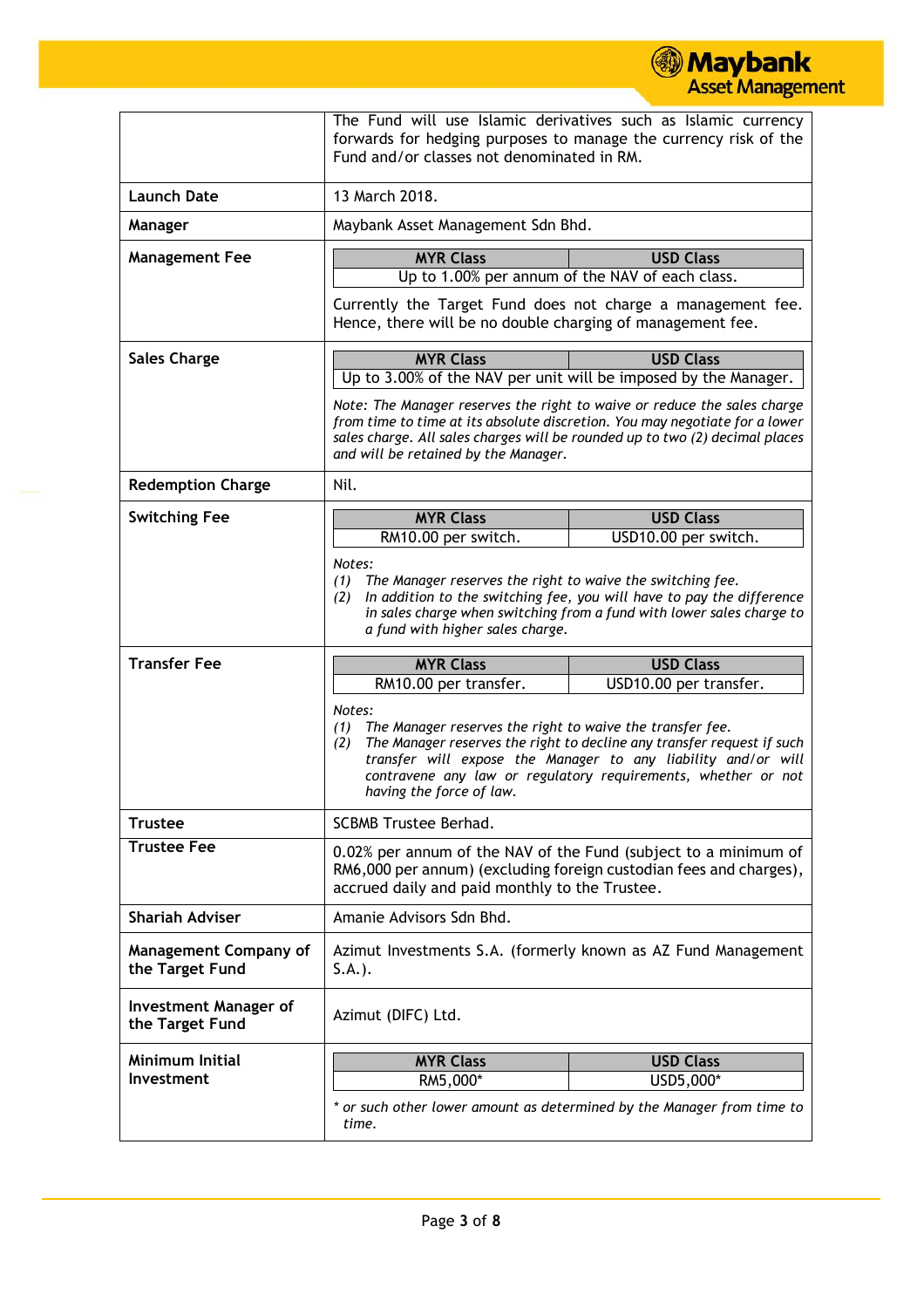

| <b>Minimum Additional</b>  |                                                                                                                                                                                       |                  |  |  |  |
|----------------------------|---------------------------------------------------------------------------------------------------------------------------------------------------------------------------------------|------------------|--|--|--|
|                            | <b>MYR Class</b>                                                                                                                                                                      | <b>USD Class</b> |  |  |  |
| Investment                 | RM1,000*                                                                                                                                                                              | USD1,000*        |  |  |  |
|                            | * or such other lower amount as determined by the Manager from time to<br>time                                                                                                        |                  |  |  |  |
| <b>Minimum Holdings</b>    | <b>MYR Class</b><br><b>USD Class</b>                                                                                                                                                  |                  |  |  |  |
|                            | 1,000 units*                                                                                                                                                                          | 1,000 units*     |  |  |  |
|                            | * or such other lower number of units as determined by the Manager from<br>time to time.                                                                                              |                  |  |  |  |
| <b>Distribution Policy</b> | Distribution, if any, will be made from the realised income and/or<br>realized gains of the Fund. Distribution will be on a semi-annual<br>basis (subject to availability of income). |                  |  |  |  |

# **YOU SHOULD NOT MAKE PAYMENT IN CASH TO A UNIT TRUST CONSULTANT OR ISSUE A CHEQUE IN THE NAME OF A UNIT TRUST CONSULTANT.**

## **5. Asset Allocation**

| <b>Asset Type</b>        | Range                                   |
|--------------------------|-----------------------------------------|
| Units of the Target Fund | At least 95% of the Fund's NAV          |
| Islamic liquid assets    | The remaining 2% - 5% of the Fund's NAV |

## **6. Key Risks**

#### **Specific Risks of the Fund**

#### Currency risk

As the base currency of the Fund is denominated in MYR and the investments of the Fund in the Target Fund is denominated in USD and the currency denomination of the classes may be denominated in other than MYR, the investments of the Fund in the Target Fund and the classes not denominated in MYR are exposed to currency risk. Any fluctuation in the exchange rates between MYR and USD will affect the value of the investments of the Fund. Any fluctuation in the exchange rates between MYR and the currency denomination of the class (other than MYR Class) will affect the unit holder's investments in those classes (other than MYR Class). The impact of the exchange rate movement between the base currency of the Fund and the currency denomination of the class (other than MYR class) may result in a depreciation of the unit holder's holdings as expressed in the base currency of the Fund.

In order to manage currency risk, the Manager may employ currency hedging strategies to fully or partially hedge the foreign currency exposure of the Fund and/or class not denominated in MYR.

Currency hedging may reduce the effect of the exchange rate movement of the Fund but it does not entirely eliminate currency risk between the investments of the Fund in the Target Fund which is denominated in USD and the base currency of the Fund. The unhedged portion of the Fund will still be affected by the exchange rate movements and it may cause fluctuation to the NAV of the Fund.

Currency hedging may also reduce the effect of the exchange rate movement for the class being hedged but it does not entirely eliminate currency risk between the class and the base currency of the Fund. The unhedged portion of the class will still be affected by the exchange rate movements and it may cause fluctuation of NAV of the class.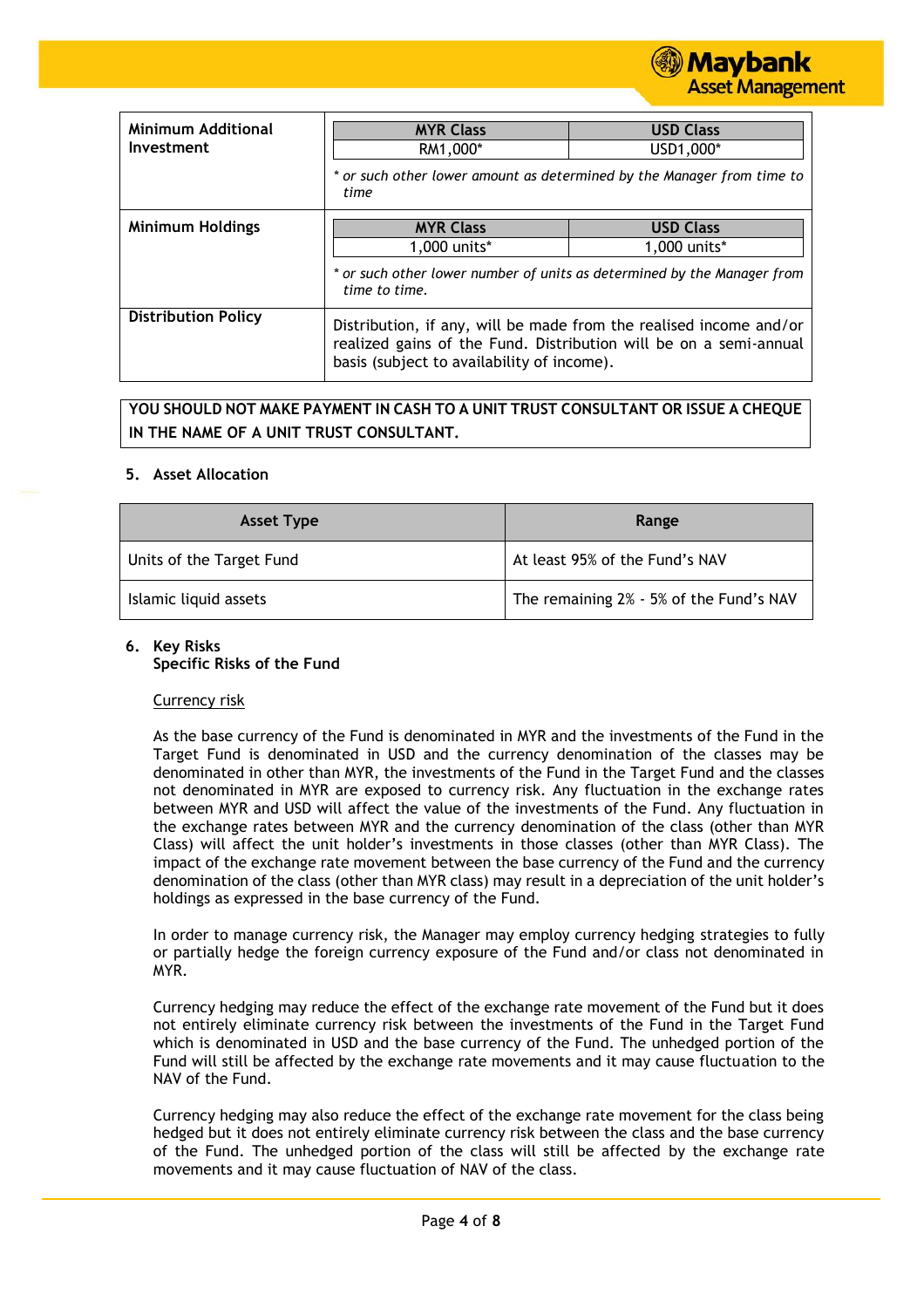

You should note that if the exchange rate moves favourably, the Fund and/or the class will not benefit from any upside in currency movement due to the hedging strategy. In addition, hedging is subject to a minimum size of entering into a hedging contract and the cost of hedging may affect returns of the Fund and/or the hedged class.

#### Country risk

The investment of the Fund may be affected by risk specific to the country in which it invests in. Such risks include changes in a country's economic, social and political environment. The value of the assets of the Fund may also be affected by uncertainties such as currency repatriation restrictions or other developments in the law or regulations of the country in which the Fund invest in, i.e. Luxembourg, the domicile country of the Target Fund.

#### Concentration risk

As the Fund invests at least 95% of its NAV in the Target Fund, it is subject to concentration risk as the performance of the Fund would be dependent on the performance of the Target Fund.

#### Management Company of the Target Fund risk

The Fund will invest in the Target Fund managed by a foreign asset management company. This risk refers to the risk associated with the management company of the Target Fund, which include:

- i) the risk of non-adherence to the investment objective, strategy and policies of the Target Fund;
- ii) the risk of direct or indirect losses resulting from inadequate or failed operational and administrative processes and systems by the management company of the Target Fund; and
- iii) the risk that the Target Fund may underperform its benchmark due to poor investment decisions by the management company of the Target Fund.

#### Default risk

Default risk relates to the risk that a financial institution which the Fund places its Islamic deposits with either defaulting on payments or failing to make payments in a timely manner which will in turn adversely affect the value of the Islamic deposits. This could affect the value of the Fund as 2% - 5% of the NAV of the Fund will be invested in Islamic liquid assets which comprise of Islamic deposits.

### *Investors are reminded that the risks listed above may not be exhaustive and if necessary, they should consult their adviser(s), e.g. bankers, Shariah advisers, lawyers, stockbrokers or independent professional advisers for a better understanding of the risks.*

*For more details, please refer to section 3.1 and section 15 in the prospectus for the general and specific risks of investing in the Fund and the specific risks of the Target Fund.*

*Note: If your investments are made through an institutional unit trust scheme adviser ("Distributor") which adopts the nominee system of ownership, you would not be deemed to be a unit holder under the deed and as a result, your rights as an investor may be limited. Accordingly, we will only recognize the Distributor as a unit holder of the Fund and the Distributor shall be entitled to all the rights conferred to it under the deed.*

# **7. Valuation of Investment**

The Fund is valued once every business day after the close of the market in which the portfolio of the Fund is invested for the relevant day but not later than the end of the next business day. The daily price of the Fund for a particular business day will not be published on the next business day but will instead be published on the next following business day (i.e. the price will be two (2) business days old).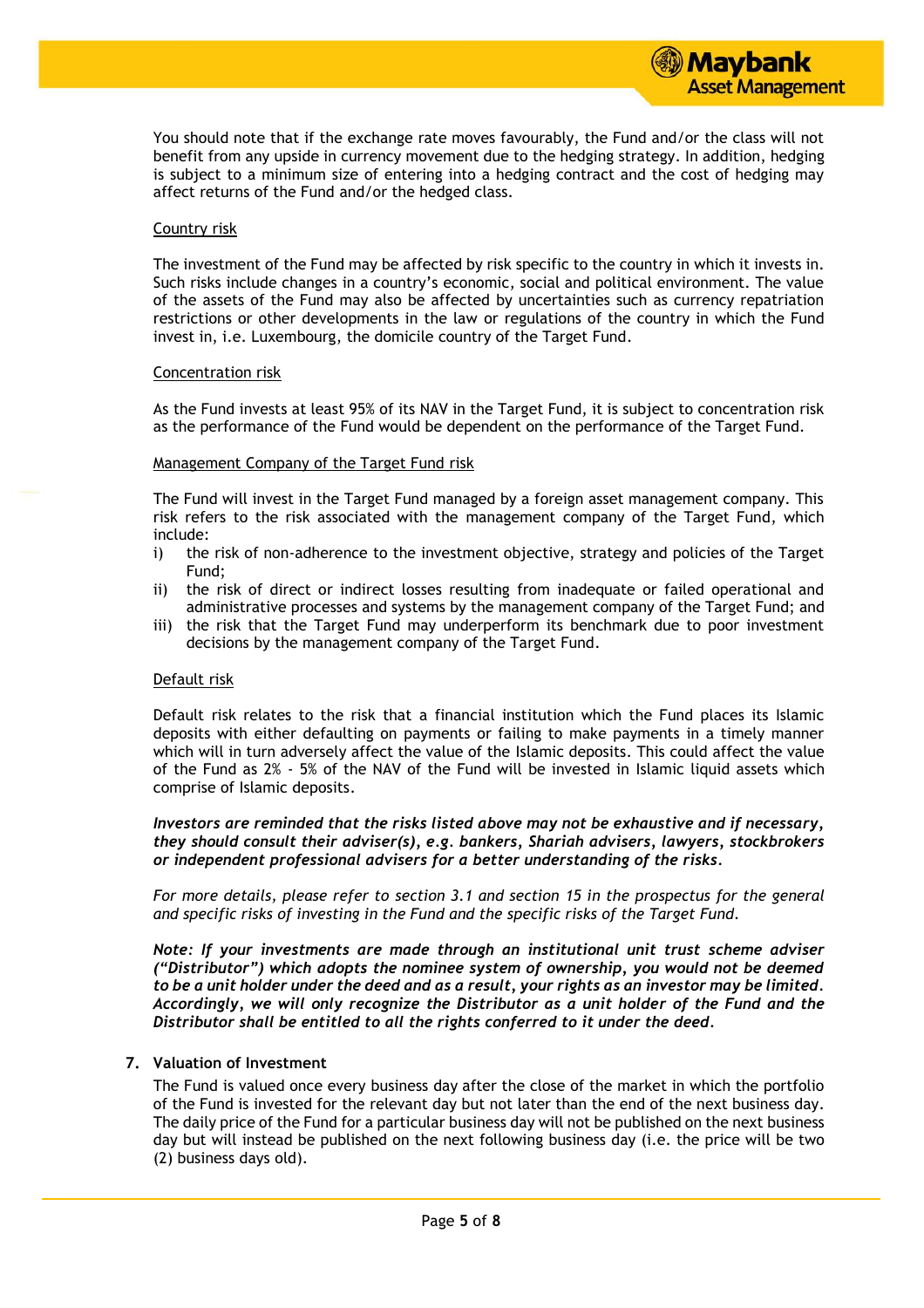Investors will be able to obtain the unit price of the Fund from [www.maybank-am.com.](http://www.maybank-am.com/)my. Alternatively, the Manager's client servicing personnel can be contacted at 03-2297 7888.

# **8. Exiting from Investment**

| Submission of Redemption Request                  | The cut-off time for redemption of units shall be at 4.00<br>p.m. on a business day.                                                      |
|---------------------------------------------------|-------------------------------------------------------------------------------------------------------------------------------------------|
| Payment of Redemption Proceeds                    | Redemption proceeds will be paid out within ten (10)<br>calendar days from the date the redemption request is<br>received by the Manager. |
| Redemption<br>Remittance<br>οf<br><b>Proceeds</b> | The Manager shall remit the redemption proceeds to the<br>account held in the name of the unit holder(s).                                 |

# **9. Fund Performance**

I. The average total returns of the Fund for the financial year ended 31 December

Note: Basis of calculation and assumption made in calculating the returns:

Performance return = 
$$
\frac{NAV t - NAV t-1}{NAV t-1}
$$

Annualised performance return = (1+performance return)^ $\left(\frac{\text{number of period per year}}{\text{total no. of periods}}\right)$  - 1

*NAV t refers to NAV at the end of the period. NAV t-1 refers to NAV at the beginning of the period.*

| <b>MYR Class</b> | vear | 3 year | <b>Since Inception</b> |
|------------------|------|--------|------------------------|
| Fund             | .83  | 5.10   | 591                    |
| <b>Benchmark</b> | 2.34 | 4.46   | טנ.ס                   |

| <b>USD Class</b> | vear   | Since Inception |
|------------------|--------|-----------------|
| Fund             | (0.47) | 6.51            |
| <b>Benchmark</b> | (1.04) | (0.33)          |

II. The annual total return of the Fund for the financial year ended 31 December

| <b>MYR Class</b> | 2021  | 2020  | 2019  | 2018*  |
|------------------|-------|-------|-------|--------|
| Fund             | .83%  | 6.95% | 6.61% | 7.16%  |
| <b>Benchmark</b> | 2.34% | 3.89% | 5.18% | 10.33% |

*Note: \*Period from 3 April 2018 (commencement date)*

| <b>USD Class</b> | 2021    | $2020*$ |
|------------------|---------|---------|
| Fund             | (0.47%) | 10.31%  |
| <b>Benchmark</b> | (1.04%) | 0.55%   |

*Note: \*Period from 28 July 2020 (commencement date)*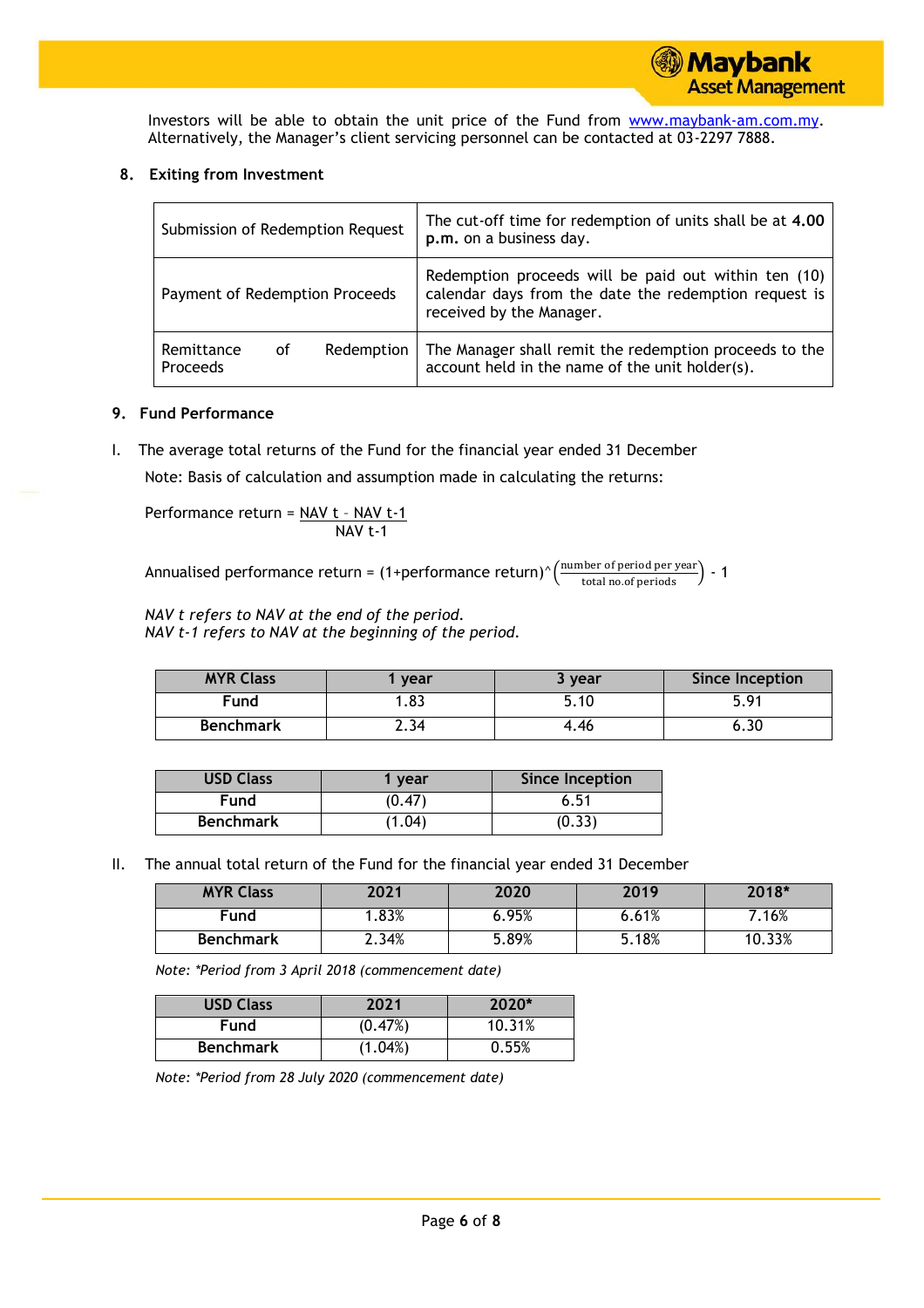

*The total return of the Fund is based on the following calculation:*

|                     |     | $\frac{1}{100}$ column of the Fund is based on the following calculation. |    |
|---------------------|-----|---------------------------------------------------------------------------|----|
| Capital return $=$  |     | NAV per unit at the end of the period                                     | -1 |
|                     |     | NAV per unit at the beginning of the period                               |    |
| $ $ Income return = |     | Income distribution per unit                                              |    |
|                     |     | NAV per unit on ex-date                                                   |    |
| Total return        | $=$ | $(1 +$ Capital return) x $(1 +$ Income return) - 1                        |    |
|                     |     |                                                                           |    |

#### **1-Year Fund performance review**

MYR Class registered a total return of 1.83% against its benchmark's return of 2.34% thus underperformed the benchmark by 0.51%.

USD Class registered a total return of -0.47% against its benchmark's return of -1.04% thus outperformed the benchmark by 0.57%.

# III. Portfolio turnover ratio ("PTR") as at 31 December

|                    | 2021        | חרחר | 3010           |
|--------------------|-------------|------|----------------|
|                    | <b>LULI</b> | ZUZU | 20 I 7         |
| סדם<br>times)<br>. | $.28*$      | 2.30 | $\sim$<br>∪.∠∪ |

*\*The PTR is lower than the previous financial year due to the decrease in trading activities during the period under review.*

#### IV. Distribution as at 31 December

| <b>MYR Class</b>                  | 2021 | 2020 | 2019 |
|-----------------------------------|------|------|------|
| Gross Distribution per unit (sen) | 4.50 | 0.65 | 0.15 |
| Net Distribution per unit (sen)   | 4.50 | 0.65 | 0.15 |

| <b>USD Class</b>                  | 2021 | 2020 | 2019 |
|-----------------------------------|------|------|------|
| Gross Distribution per unit (sen) | Nil  | Nil  | Nil  |
| Net Distribution per unit (sen)   | Nil  | Nil  | Nil  |

Distribution was in the form of reinvestment.

# **PAST PERFORMANCE OF THE FUND IS NOT AN INDICATION OF ITS FUTURE PERFORMANCE**

#### **10. Contact Information**

*I. For internal dispute resolution, you may contact:*

#### *Clients Servicing Personnel*

| Tel     | $: 03 - 22977888$      |
|---------|------------------------|
| Fax     | $: 03 - 27150071$      |
| Email   | : mamcs@maybank.com.my |
| Website | $: www.mavbank-am.com$ |